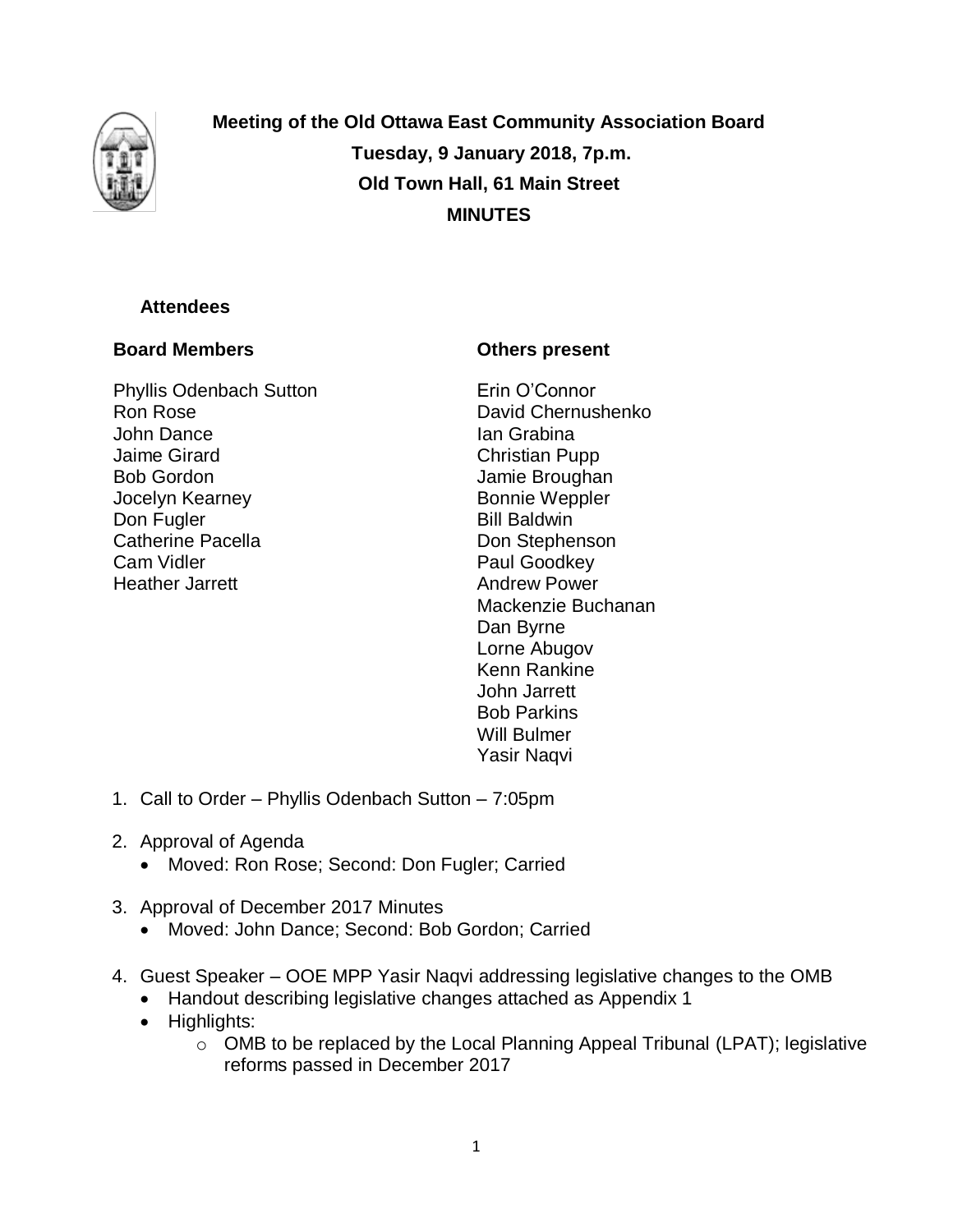- o The legislature has also passed the *Safer School Zones Act, 2017*, which will make it easier to reduce speed limits and allow the use of photo radars in school and community safety zones
- o Aim of OMB reforms was to create a system in place for better decisionmaking up front (i.e., at the municipal/community level) and accord more deference to local decisions
- o The LPAT will act as an *appeal* tribunal only; unlike the OMB it will not have the authority to substitute the decision of the local authority
- Audience Q&A (responses/discussion points)
	- $\circ$  This won't solve everything but we are headed in the right direction
	- o Legal aid clinics will be established to assist parties to challenge decisions at the LPAT, but Province is not in a position to direct cities to provide similar assistance to community associations for local planning decisions
	- o Community groups are going to have to be involved from local planning decisions from the get go because there will be no "de novo" hearings at the LPAT
	- o Like the OMB, the LPAT will hold local hearings; the head office will likely be in Toronto, but there will also be regional offices
	- o Definition of "parties" (eligible to bring an appeal to the LPAT) is quite broad and will encompass developers, community groups involved in the planning process, etc.
	- o Pursuant to the transition provisions in the legislation, the OMB and LPAT will coexist for a period of time; date of Royal Assent was December 12 and any application completed before then will be processed under the old (OMB) system
	- $\circ$  The LPAT will be up and running this spring
	- $\circ$  The comment period regarding the new regulations is open until January 21, 2018
- 5. Chair's Report Phyllis Odenbach Sutton
	- Report attached as Appendix 2
	- Clegg Street Bridge & Art:
		- o John Dance and Ron Rose will be representing the community on the naming/art committee for the Clegg/Fifth Ave. bridge
		- o As currently proposed, decorative benches would only appear on the Glebe side of the footbridge; John Dance requested the Board's support for an alternate proposal that would have benches installed each side of canal
			- **Proposal moved by Phyllis Odenbach Sutton; Second: Heather Jarrett; Carried**
	- The Prime Ministers Book Club will continue for at least two more months; next meeting, on January 29, will be about Alexander Mackenzie; in February, Eddie Goldenberg will speak about Jean Chretien
	- Councillor's office declined to act on resident petition to have parking limited to one side of Marlowe Cres., suggesting instead that residents apply for a seasonal parking ban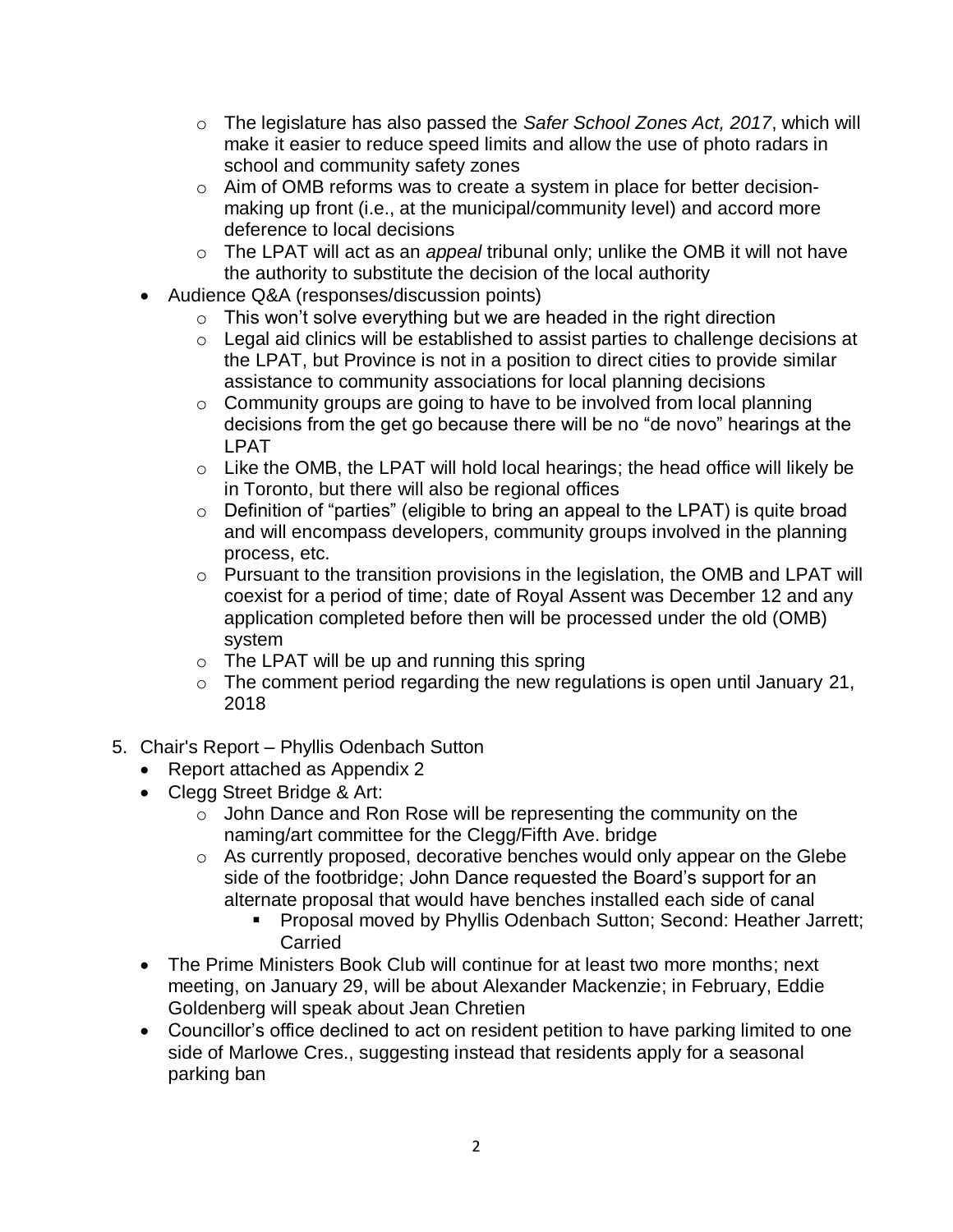- Greystone: pre-construction of Phase 2, North Village has begun; move-ins are expected to start in Spring 2019; 35/38 units have been sold
- 6. Councillor's Report David Chernushenko
	- We will likely see all sorts of ripple effects stemming from the OMB transformation; councillors/city staff are often dis-incented from opposing projects because they know developers will appeal to the OMB and get their way; the system has been broken for a long time but undoing the status quo will also take time
	- Business at City Hall was on pause for most of December due to the holidays
	- Children's Garden: Appendix 3 answers many of the questions that were posed at the December meeting
	- Old Ottawa East will host the Councillor's Cup at Brantwood Park on Saturday, January 27, 2018
	- Work is proceeding smoothly on the Clegg/Fifth Ave bridge
	- City is still working on Airbnb regulations; Councillor will follow-up with Airbnb regarding the Concord property that was supposed to be de-listed
	- Discussions regarding a new community centre in the Deschatelets building are proceeding
	- With recent announcement that opening of LRT has been delayed, the opening of the 417 on-ramp will likely also be delayed
	- The Province (MTO) will be carrying out noise studies as part of their bridge consultation and new sound barriers will be put in place when the bridges are updated
- 7. Treasurer's Report Don Fugler
	- OOECA account balance is \$21,850
- 8. Committee Reports
	- a. Planning Ron Rose
		- Report attached as Appendix 4
		- 3 Chestnut: request to subdivide property and construct a three-story semi-detached building
		- A planning workshop will be held by the FCA on January 27
		- Questions about planning can be sent to [planning@ottawaeast.ca](mailto:planning@ottawaeast.ca)
	- b. SLOE John Dance
		- No report
	- c. Transportation Tom Scott
		- No report
	- d. Federation of Citizens' Associations Mark Seebaran
		- No report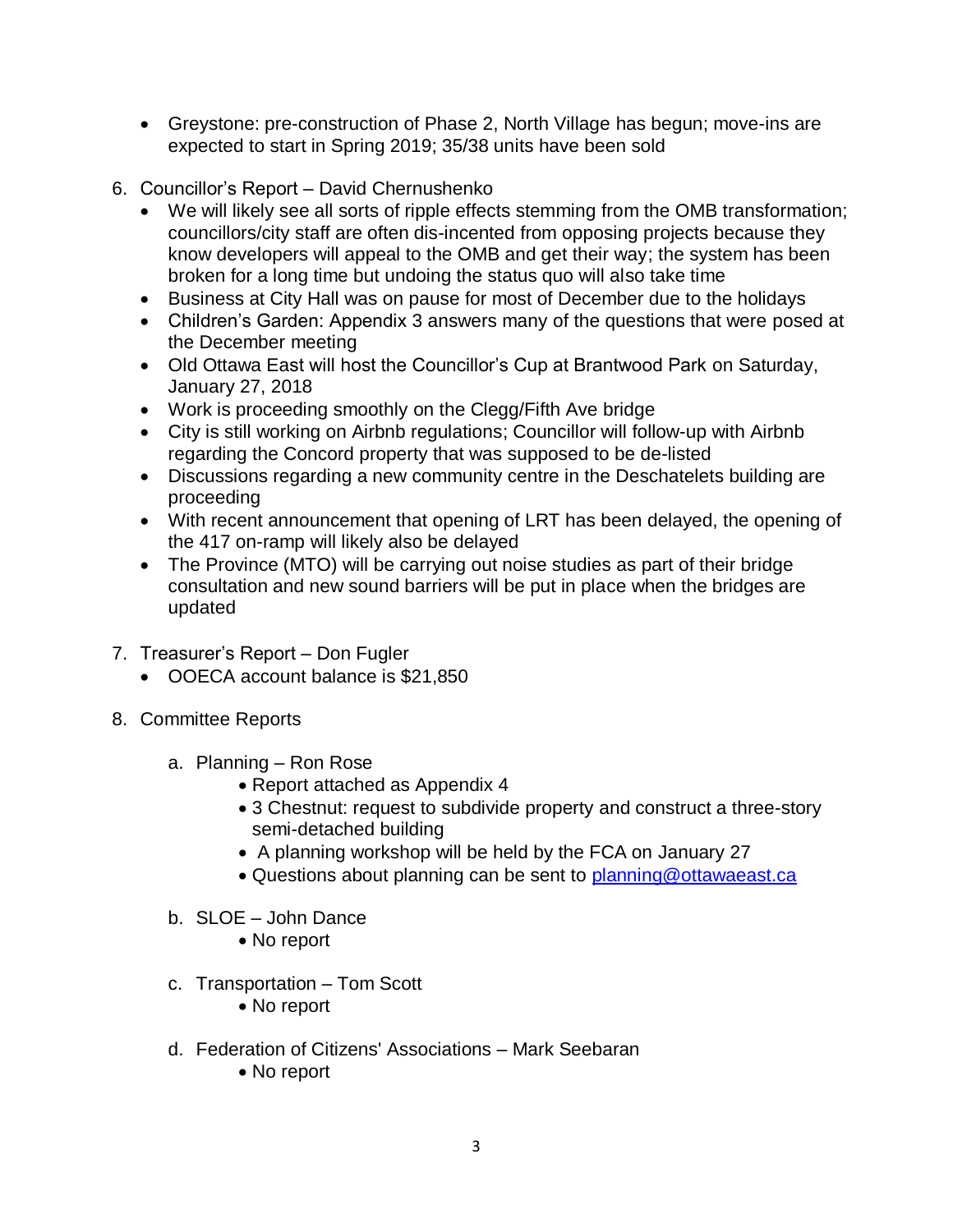- e. Lees Apartment Outreach Anne-Raphael Audouin
	- No report
- f. Communications Catherine Pacella
	- If any OOECA committees want an official OOE email for purposes of communication with city or residents, Catherine can create one
- g. Corners on Main & Greystone Village Heather Jarrett
	- Greystone: 23 of homes are occupied; three more will be completed by end of January; ~900 units have been sold
	- Corners on Main: first move-ins occur January 15; 65 units will be occupied by end of February
- h. Health & Safety Jaime Girard
	- Aiming to recruit new neighbourhood watch members
	- B&E on Marlow Cres. in December
	- Community policing officer is willing to do home walk-throughs
- i. Membership Suzanne Johnston
	- No report
- 9. Community Activities Group
	- No report
- 10. New Business
	- In cases of property damage caused by city plows, residents/owners should contact the Councillor's office and call 311
	- Sula Wok will be opening on Main Street soon, after numerous setbacks and delays; the community is encouraged to go out and support them.
- 11. Date of Next Meeting Tuesday, 13 February 2018
- 12.Adjournment
	- Moved: Don Fugler; Second: John Dance; Carried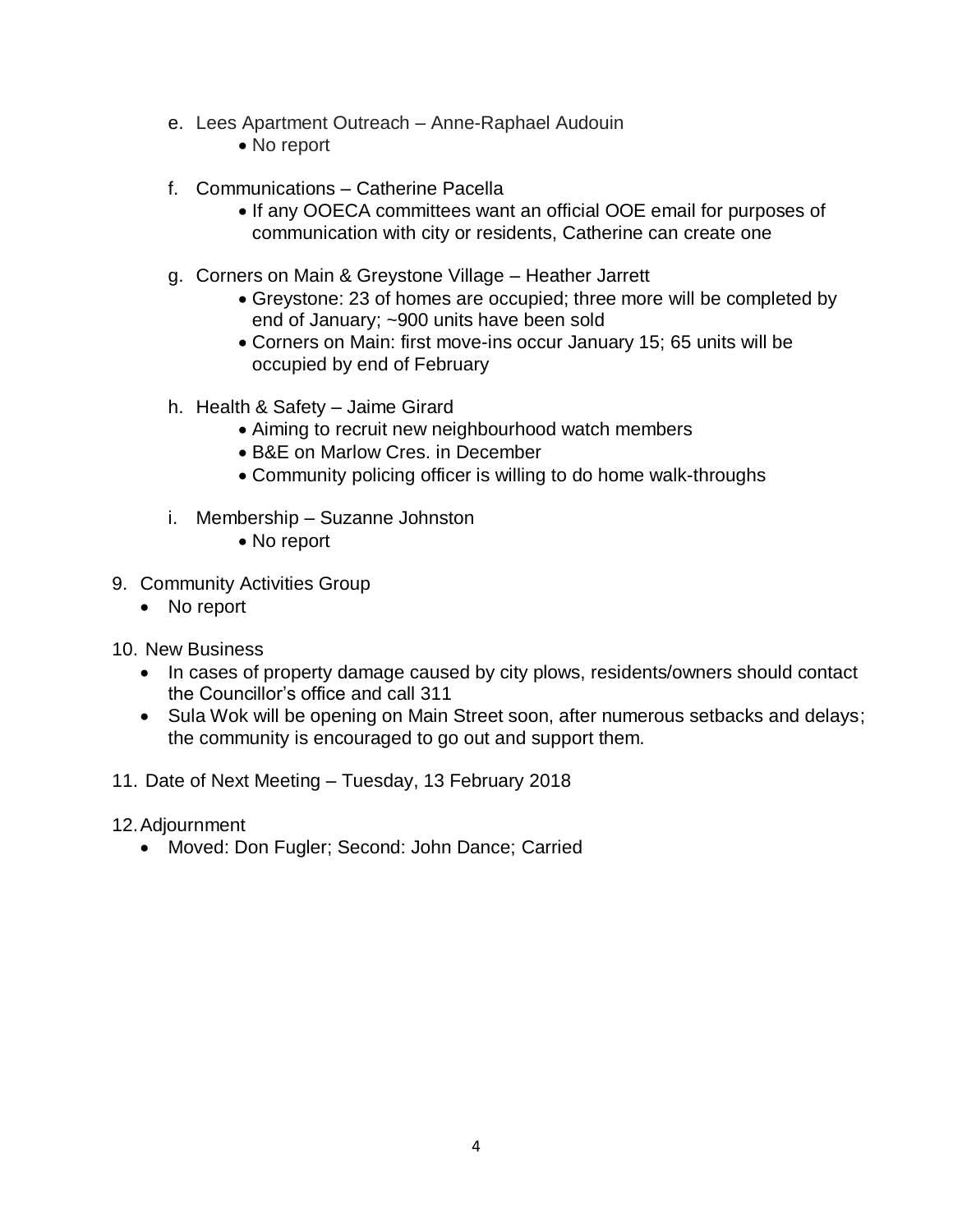**[See attachment]**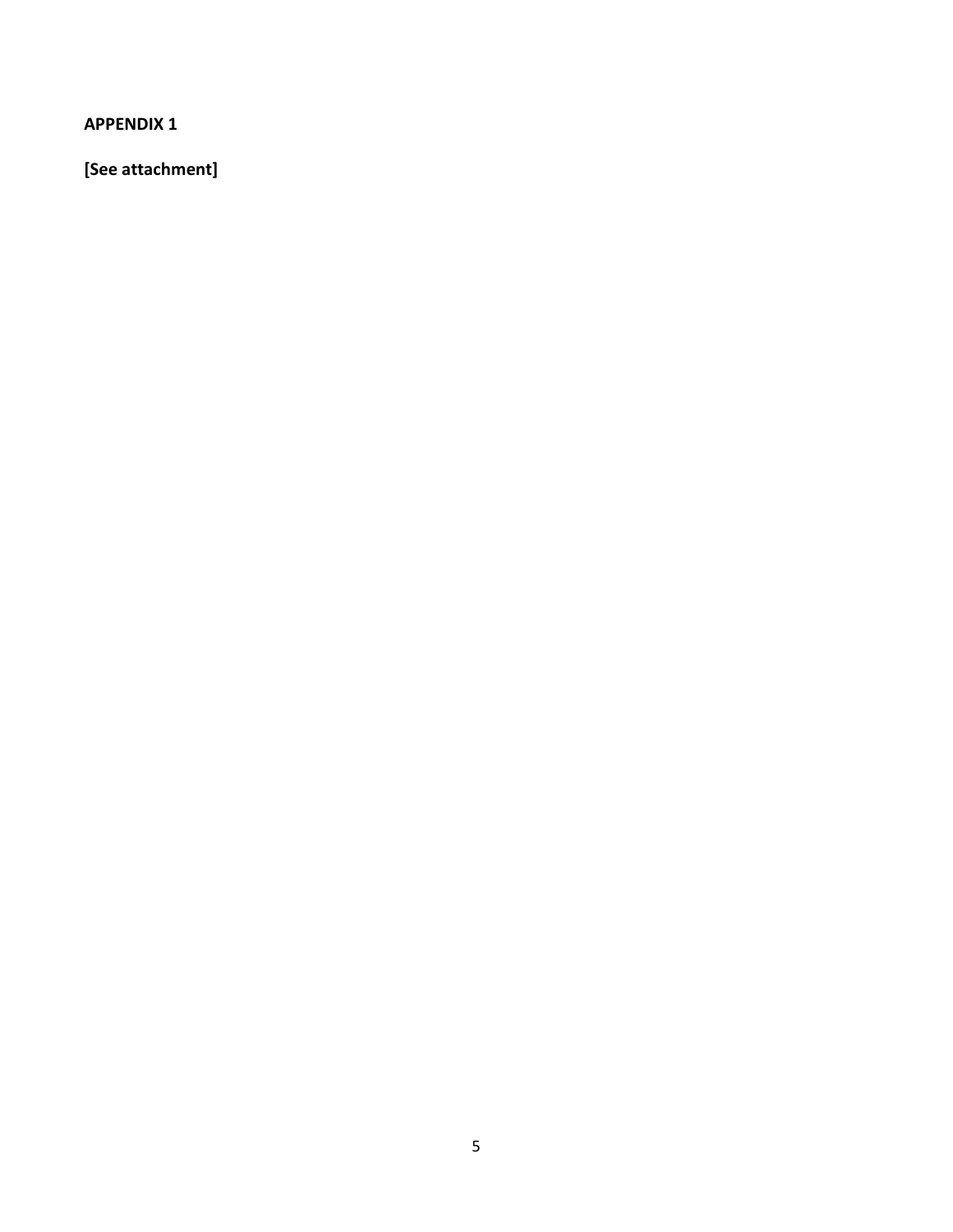### **Chair's Report January 9, 2018**

### **OOECA membership**

- as of December 13 we had 710 paid memberships in our community
- thank you to all of the volunteers who canvased, collected funds and collated data

#### **AGM next year**

- following from our December Board discussion, the Church of the Ascension has been confirmed and booked for our next AGM on Tuesday, November 13, 2018

#### **New pedestrian bridge at Clegg & Fifth**

- we will be able to have 2 representatives on the naming committee; John Dance will be the OOECA Board representative while Ron will represent the community

- we will be well served!

- John has also agreed to review the draft Public Art Plan (for new artwork which will be commissioned to compliment the site of the footbridge)"which we have received from the City and on which they are looking for input by January 7

- the Public Art Plan will be included in a Call to Artists which will result in 2 permanent public art benches for this project: 1 commission will be awarded to an Algonquin artist or artist team with the other commission open to all artists or artist teams

#### **PM Sesquicentennial speaker series**

- we are pleased to announce that we will be hosting our 9th speaker - John Morgan - who will be presenting the life and times of our 2nd Prime Minister, Alexander Mackenzie on Monday, January 29 in Room L120, 233 Main Street

- John Morgan is the great-great-grandson of PM Mackenzie
- we are very please that he has stepped in to help with our series as our originally scheduled speaker is ill
- we are still hoping to have several more speakers but are working on finalizing presentations and dates

### **Illegal turns from/to Echo to/from Clegg**

- I have been alerted of this issue from an OOE resident who has sent this concern to Ottawa 311

- background:

Echo - both east and west of Clegg - is supposed to be dead-ended for cars and trucks (though not for bicycles) but once snow accumulates motorized vehicles can readily mount the curb and they do, endangering both pedestrians and cyclists. Although this is primarily a winter problem, in the other seasons larger vehicles and SUVs occasionally make the illegal turns as well.

### **Children's garden**

- there was an animated discussion of this project at our last Board meeting in December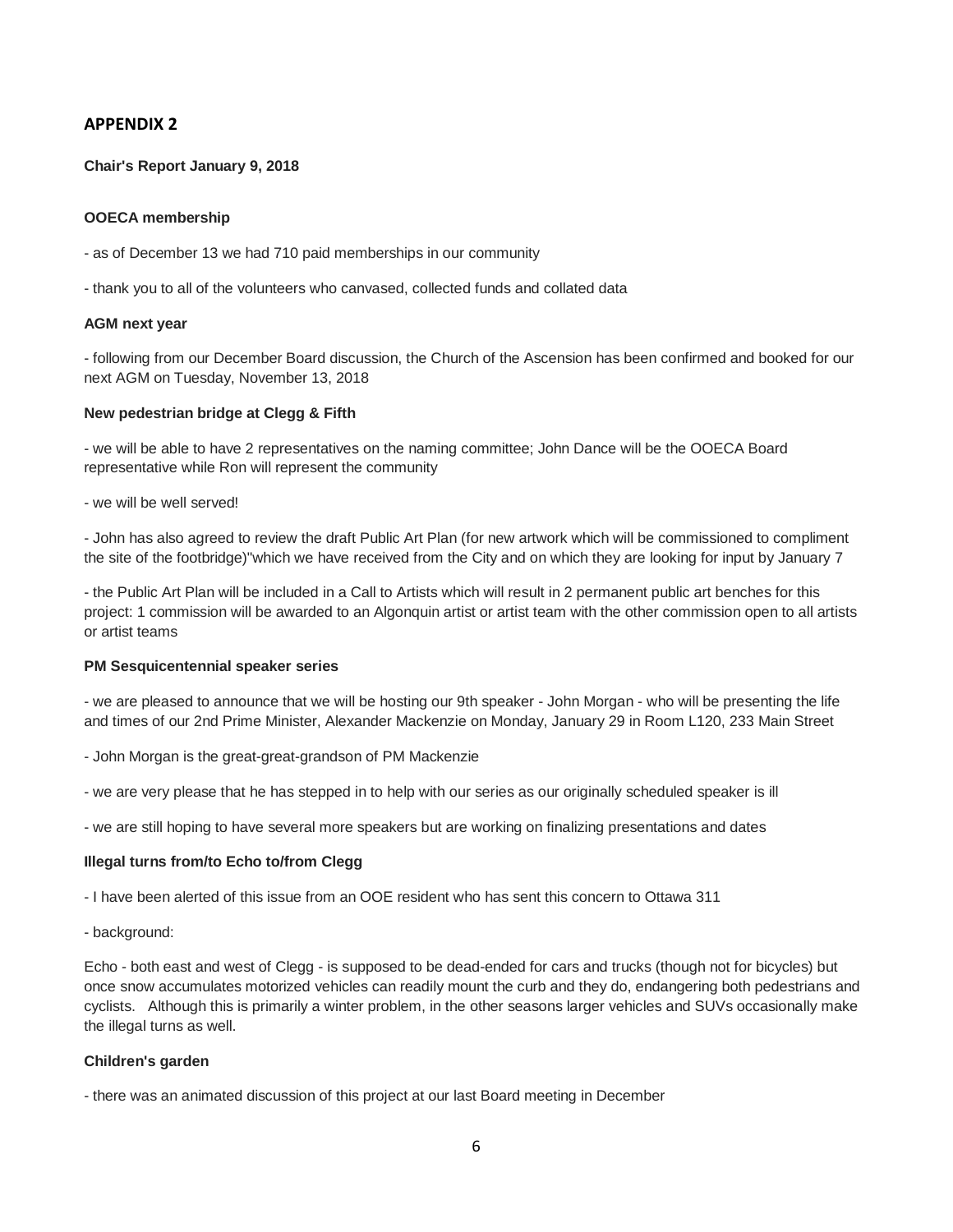- at that meeting, the Councillor indicated that he would seek further information on both how the design was developed and the cost of the project

**-** I am checking to see if he will be able to provide an update at our upcoming Board meeting

### **Marlowe residents parking petition**

- I understand that a petition was circulated on Marlowe to limit parking to one side of the street; the key issues for residents were I believe speeding & the difficulty for buses & other vehicles to navigate the street when cars are parked on both sides, particularly in winter conditions

- although the requisite number of residents supported such a change, it was not accepted; typically on-street parking is viewed as a traffic calming measure & given that speeding was one of the concerns, my understanding is that the elimination of parking on one side of the street was viewed as potentially negating any benefits

- I sought some additional clarification from the Councillor's office & received the following information:

"Our office was in direct communication with City Traffic staff only once the original petition had been completed, a petition of which we were not aware. Subsequent communication was directed through the City staffer who has been managing the file with the "lead" resident. The last we heard in October was that this resident had been advised of the need to conduct a new petition for concurrence on seasonal parking modifications with the knowledge that it would have the Councillor's endorsement were it to receive the required community support."

## **Our Ottawa, City of Neighbourhoods**

- the Federation of Citizens' Association is hosting a special workshop on January 27 (invite to the event is below); note the link to a FCA short survey is also included below

**"**Mark your calendars, FCA Planning workshop January 27th & short planning survey: Here's your chance to chime in on how the city of Ottawa will prepare the next phase of the Official plan. The FCA will be hosting a workshop January 27th, at the Tom Brown Arena, [141 Bayview road,](https://maps.google.com/?q=141+Bayview+road&entry=gmail&source=g) from 8:30am to 12:30. The workshop titled : Ottawa: A city of neighbourhoods. will feature an expert panel and breakout sessions working on the future vision of Ottawa's development. Please take 5 minutes [to fill](https://fca-fac.us9.list-manage.com/track/click?u=a27879f3aba0015f3fdd0f6be&id=65dd0e9b51&e=1be487a6d9)  [out this short planning survey here.](https://fca-fac.us9.list-manage.com/track/click?u=a27879f3aba0015f3fdd0f6be&id=65dd0e9b51&e=1be487a6d9) Please also share this among your community networks. All answers are anonymous and results will be given at the workshop the 27th. They should be very interesting! Survey Link: [https://www.surveymonkey.com/r/FCAplanningworkshop](https://fca-fac.us9.list-manage.com/track/click?u=a27879f3aba0015f3fdd0f6be&id=7123c27402&e=1be487a6d9) "

- note that Stephen Willis, the General Manager of Planning, Infrastructure and Economic Development for the City of Ottawa, will be participating

- stay tuned for additional information on the registration process and further details on the event

### **Heron Park appeal for fundraising to support an OMB appeal**

- Our community has been approached by Heron Park to share their fundraising request for their appeal of the proposed development of an 11 meter tall triplex, with potential for up to 16 bedrooms at 1550 Gilles Street, on the corner of Gilles and Richard Avenue.

- the request highlights the financial difficulty of communities fighting some of the developments that are being built in the city; it is very difficult to make a case in front of the OMB without recognized expert planners and experience lawyers, and the costs of these services can be significant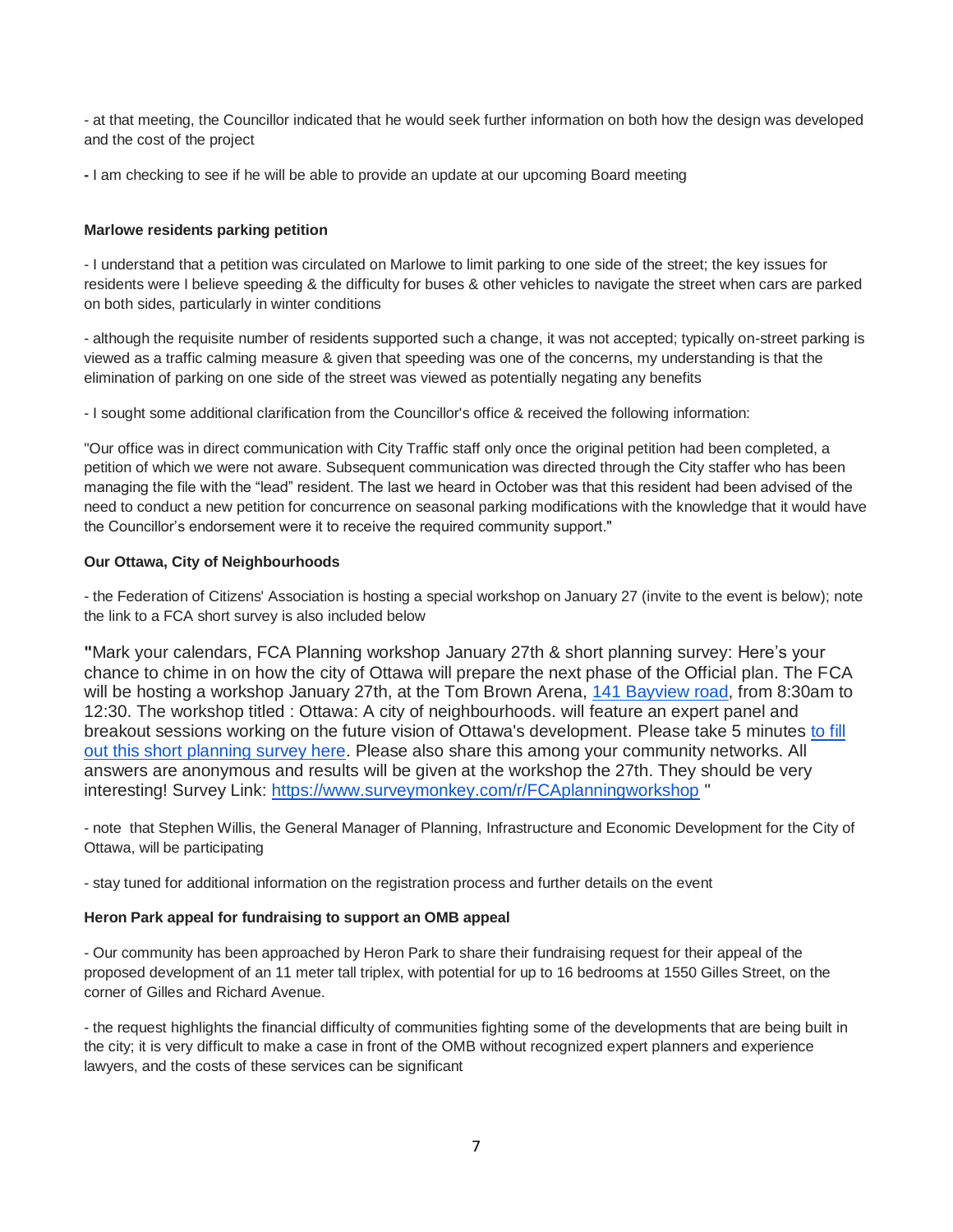# Ottawa Children's Garden - Robert F. Legget Park

The landscape architect's basis for the initial design was to address soil contamination and replace elements on a like-for-like basis.

The raised grade to sidewalk level is a result from the environmental soil capping strategy deemed necessary based on the presence of contaminated soils at the property. The contaminated soils have now been effectively buried under a layer of clean material thus preventing any future contact with the users of the site. The cut/fill approach was also designed in an effort to minimize tree removals to the extent possible.

The accessibility elements in place are:

- Active amenity areas situated near the pathway route
- Raised garden planters at adults and children's height. 20% of surface area of garden planters must be accessible. In this design, accessible beds are 51 sq. meters or 26%.
- Features such as compost and garden shed on accessible surfaces
- Encourage exercise through a circular route. Transitional surfaces as well as defined edges to assist in route finding
- Pathway slopes less than 5%
- Provide shaded resting areas and adequate seating. Incorporate accessible picnic table and benches.

A community consultation was held in May 2017 with an information session at the Old Town Hall and the preliminary plan posted on Ottawa.ca. Community, City Operations and Forestry staff concerns were incorporated into the final design. The table below lists what we heard and revisions to the design.

| <b>Stakeholder</b> | What We Heard - May 2017                                | <b>Revisions to Design - June 2017</b> |
|--------------------|---------------------------------------------------------|----------------------------------------|
| Garden Board       | Add more garden beds                                    | Added more garden beds                 |
| Residents and      | Lower garden beds for children                          | Lowered 4 garden beds for children     |
| Garden Board       |                                                         |                                        |
| Residents          | Include a sandbox                                       | Included a sandbox                     |
| Residents and      | Include pathway surfaces that                           | Reduced impervious surfaces            |
| Garden Board       | allow for drainage                                      |                                        |
| Residents and      | Minimize impact on trees where                          | Maintain as many trees as possible     |
| Garden Board       | possible                                                |                                        |
| Residents and      | Don't see purpose of footbridge                         | Removed footbridge and dry river bed   |
| Garden Board       | and dry river bed                                       |                                        |
| Resident           | Rodent proof trash receptacles,<br>no plastic furniture | No plastic furniture                   |

Further comments were received from neighbouring residents in Fall 2017:

| <b>Stakeholder</b> | What We Heard - Fall 2017 | Revisions to Design - Fall 2017             |
|--------------------|---------------------------|---------------------------------------------|
| Residents          | Request visual screening  | Woody vegetation (fruit trees and           |
|                    |                           | clematis vine along fence) will be planted  |
|                    |                           | in spring 2018 to provide visual screening. |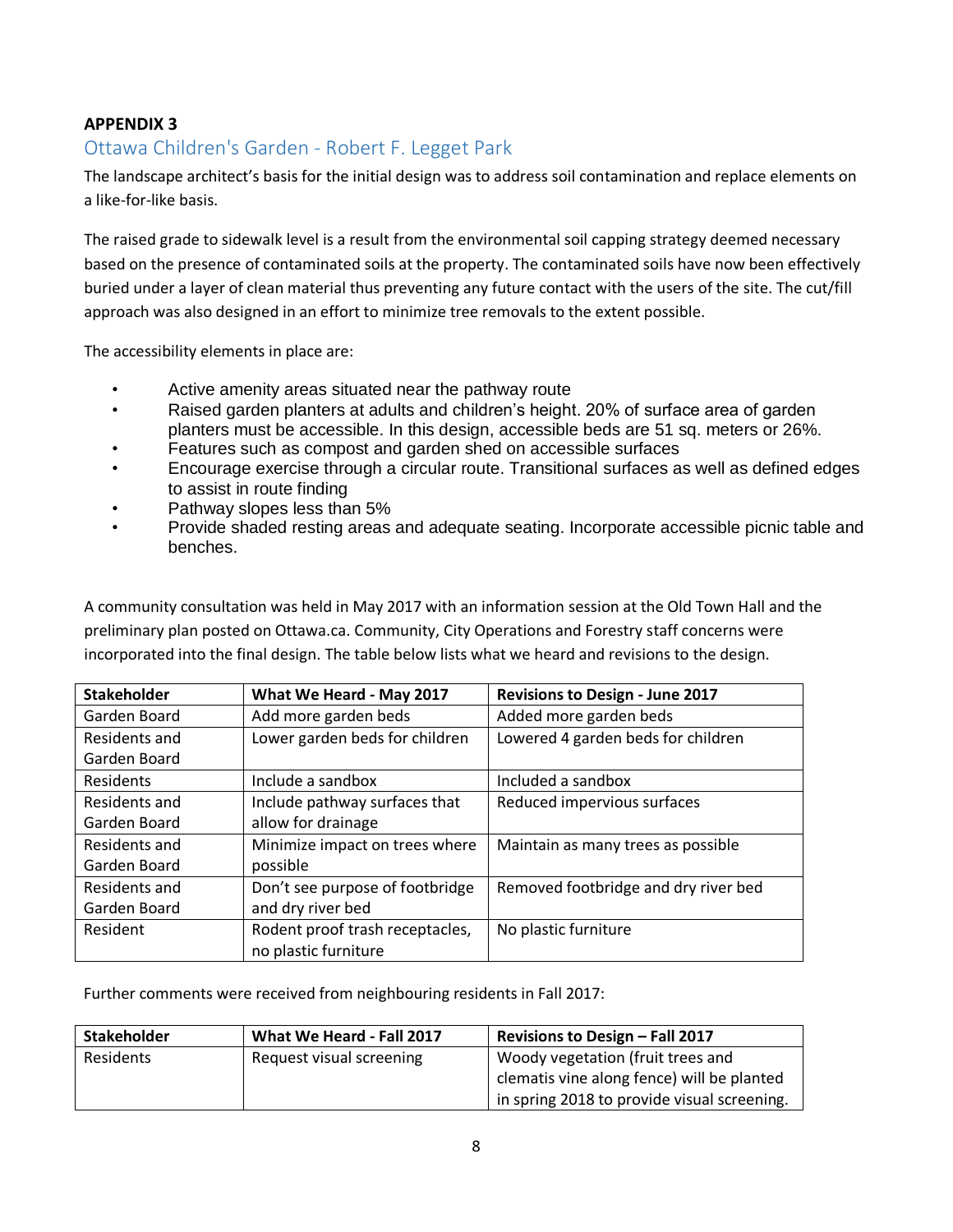| Residents    | Request wood fence with solid    | Community would have to come to a           |
|--------------|----------------------------------|---------------------------------------------|
|              | and lattice with varying heights | consensus in terms of both design and       |
|              | depending on residents needs     | funding. There is no existing budget in the |
|              |                                  | contract for changes to the fencing and     |
|              |                                  | changes would have to be paid for by the    |
|              |                                  | community.                                  |
| Resident     | Request new location for         | Sandbox is located where demonstrated       |
|              | sandbox and seating circle       | to community and in on-line plans; it is    |
|              |                                  | also fully constructed to the requirements  |
|              |                                  | as requested during community               |
|              |                                  | consultation. We do not recommend           |
|              |                                  | changes to this item without a broader      |
|              |                                  | discussion as it may impact functional use  |
|              |                                  | of the site                                 |
| Resident     | Concerned about drainage         | The design respects drainage                |
|              |                                  | requirements and restricts surface          |
|              |                                  | drainage from flowing onto other            |
|              |                                  | properties.                                 |
| Resident     | Request grading away from        | Grading slopes away from house and          |
|              | house and maintain Manitoba      | weeping tile installed. Modified retaining  |
|              | maple tree                       | wall to protect tree roots.                 |
| Resident     | Request 2 Lilac bushes           | Will be planted in spring 2018              |
| Garden Board | Request for minimal dimensions   | To provide minimal dimensions               |
|              | on possibility of additional     |                                             |
|              | planters on east side and south  |                                             |
|              | side                             |                                             |

At November 24 meeting, Councillor Chernushenko and Ian Grabina met with residents to discuss modifications to the chain link fence. In December, the contractor installed the chain link fence for safety reasons to secure the site. A request was received for information on possibility of additional planter on east side and south side or fence modifications to provide screening. Any modifications will be considered as a separate project and funded separately.

- There will be no further modifications at this time since we are shutting down for the winter season.
- In spring, woody vegetation (fruit trees and clematis vine along fence) will be planted to provide visual screening.
- As a community, consensus needs to be reached in terms of both design and funding.
- There is no existing budget in the contract for changes and would have to be paid for by the community.
- A Crime Prevention Through Environmental Design audit is needed for any proposed solution.
- Need to review the fencing by-law as heights are regulated and not necessarily within our purview.
- The normal warranty on all items is 1 year. Should modifications be permitted before the year is up, the contractor undertaking the modifications would have to provide a one-year warranty.